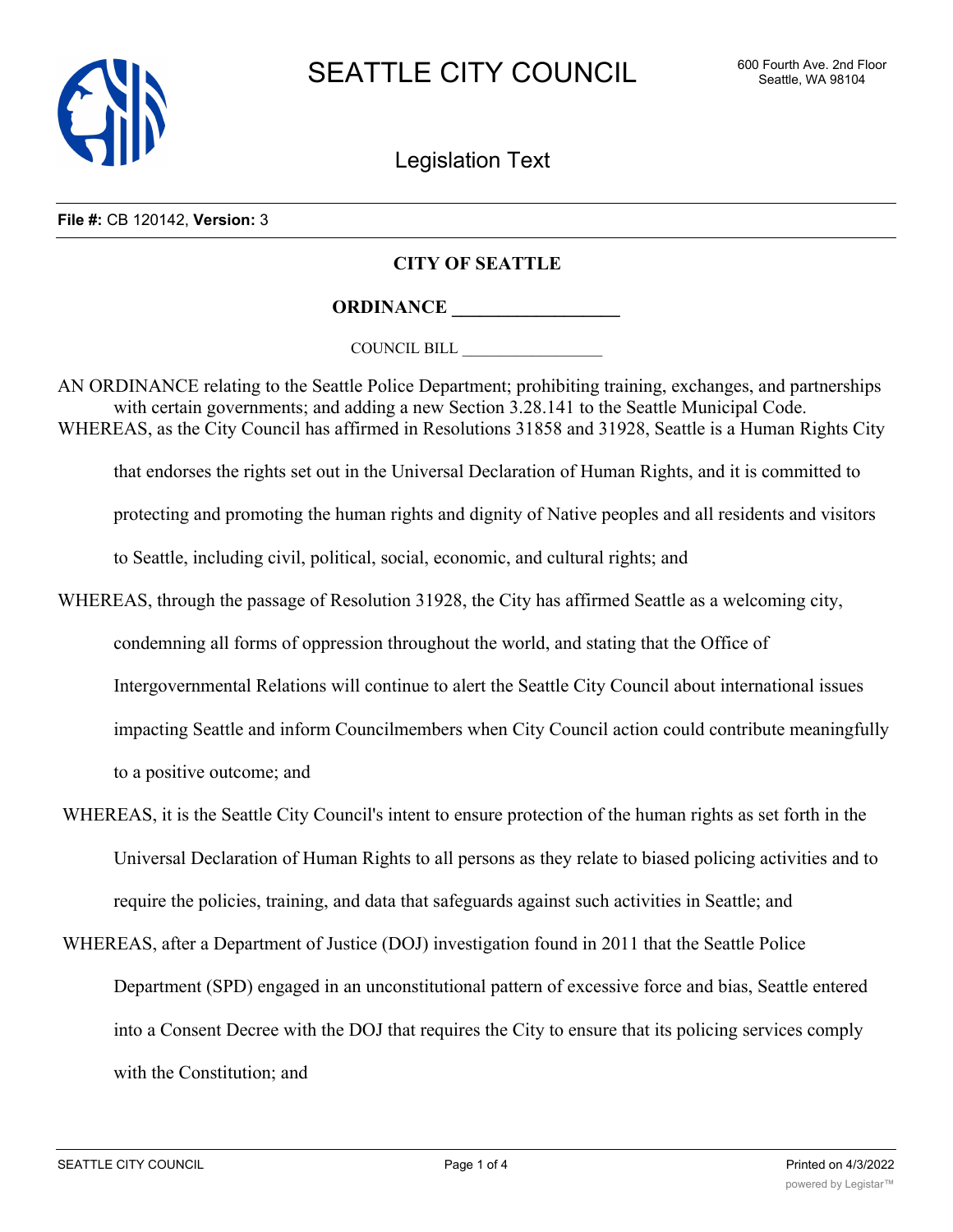- WHEREAS, in Seattle and nationally, the increasing use of militarized units such as SWAT Teams, by the police has been demonstrated to disproportionately harm Black, Indigenous, and other People of Color; and
- WHEREAS, even after nearly a decade of Seattle being subject to the Consent Decree, communities of color still experience disproportionate police use of force, as exemplified by the Seattle Police Department's 2019 Annual Use of Force Report, which found that of male individuals subjected to use of force by Seattle police in 2019, 30 percent of those individuals were Black, while Black people constitute only seven percent of Seattle's population; and
- WHEREAS, in response to SPD's well-documented complaints of excessive force, including chemical weapons against thousands of protestors during the Black Lives Matter uprisings in response to the murder of George Floyd in the late Spring and Summer of 2020, the Seattle City Council took steps toward defunding SPD during the summer emergency budget vote and the 2021 city budget; and
- WHEREAS, federal law, including 22 U.S.C. 2304, prohibits any United States law enforcement agency from providing security assistance to any country the government of which engages in a "consistent pattern of gross violations of internationally recognized human rights," including "torture or cruel, inhuman, or degrading treatment or punishment, prolonged detention without charges and trial, causing the disappearance of persons by the abduction and clandestine detention of those persons, and other flagrant denial of the right to life, liberty, or the security of person;" and
- WHEREAS, the UN Declaration on Human Rights, together with the International Covenant on Civil and Political Rights and its two Optional Protocols (including the complaints procedure and on the death penalty) and the International Covenant on Economic, Social and Cultural Rights and its Optional Protocol, form the International Bill of Human Rights; and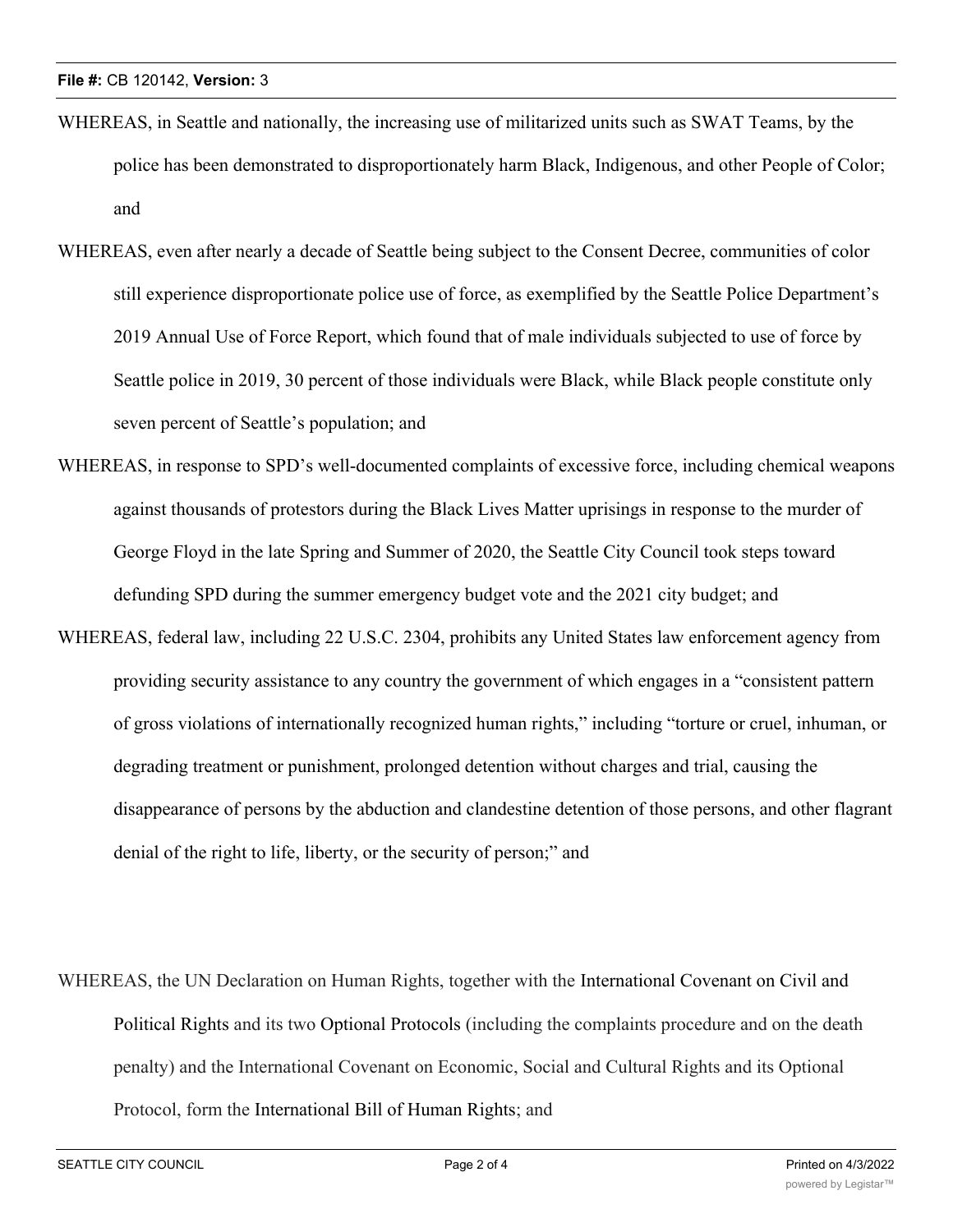- WHEREAS, United Nations bodies periodically monitor states for compliance with these international human rights covenants that are part of the International Bill of Human Rights; and
- WHEREAS, the Fourth Geneva Convention addresses humanitarian protections for civilians in a war zone, in armed conflicts where war has not been declared, and in an occupation of another country's territory; and
- WHEREAS, the International Court of Justice, established in 1945 as the principal judicial organ of the United Nations (UN), is responsible for settling, in accordance with international law, legal disputes submitted to it by states and to give advisory opinions on legal questions referred to it by authorized United Nations organs and specialized agencies.
- WHEREAS, The City of Seattle wishes to promote an encompassing vision for public safety that moves towards the abandonment of militarization and instead embraces other markers of wellness, such as respecting and protecting civil and human rights, and providing its people with access to resources including affordable housing, health services, and public transportation; NOW, THEREFORE,

## **BE IT ORDAINED BY THE CITY OF SEATTLE AS FOLLOWS:**

Section 1. A new Section 3.28.141 is added to the Seattle Municipal Code as follows:

## **3.28.141 Training with certain countries prohibited**

The Seattle Police Department (SPD) shall not participate in any training programs, exchanges, or partnerships with the military forces of any country, or engage in travel to any foreign country or territory for the purpose of training with a foreign military. SPD shall not participate in any training programs, exchanges, or partnerships with the police forces, intelligence agencies or security services of any country or engage in travel to any foreign country or territory:

A. That is not party to the International Covenant on Civil & Political Rights and the International Covenant on Economic Social & Cultural Rights; or

B. That within the country or territory's boundaries, or within territories that the country occupies or